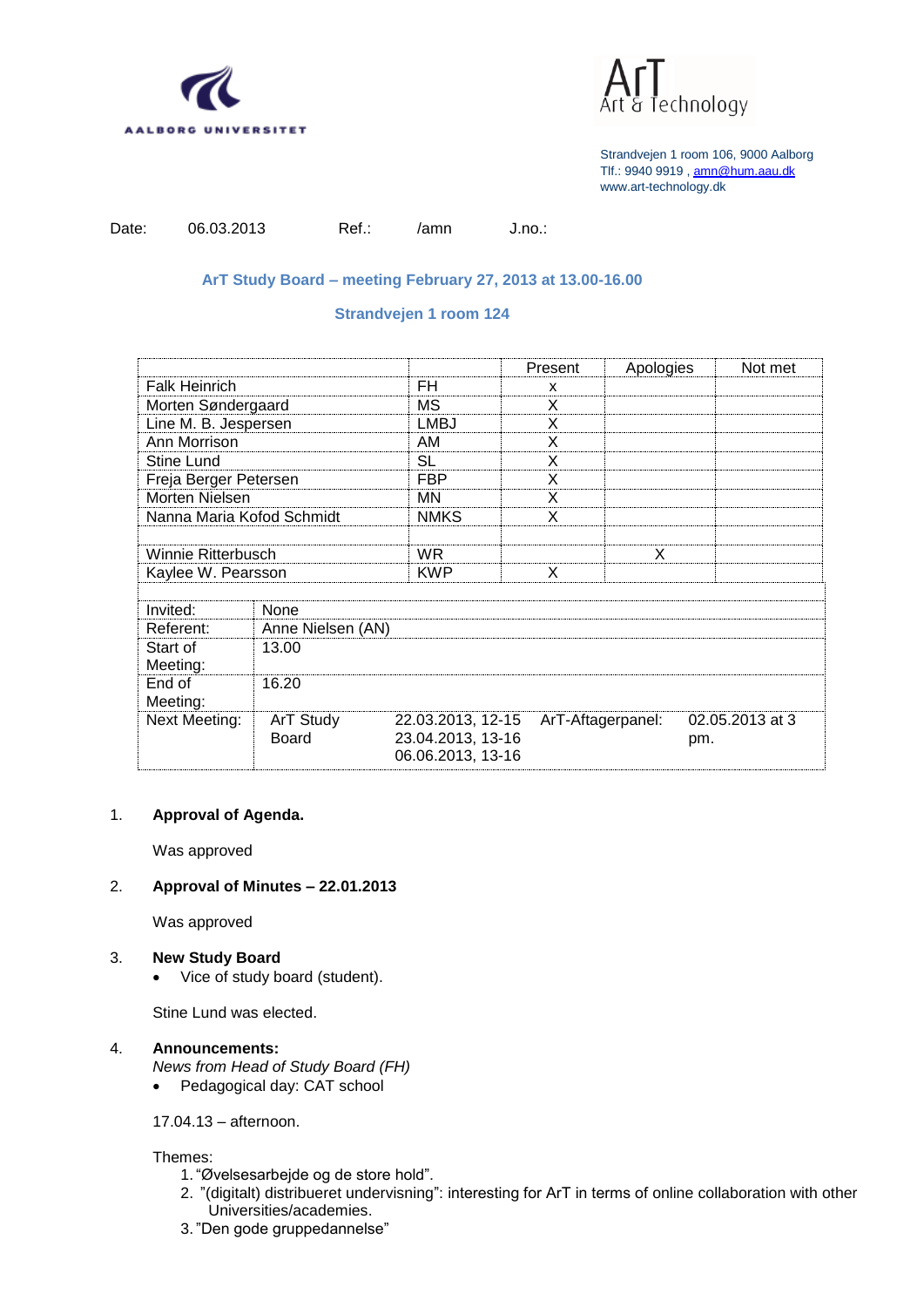



# Cand.IT experience design

The curriculum has been revised by the working group – sent to HUM-FAK for comments and approval.

The program is a Master education – taught in Danish and situated in Aalborg. ArT Study Board members have been a part of the work group. The programme gives direct access for BA-ArT students.

The structure is 20-5-5 modules (20 ECTS project – 5 ECTS study modules – 5 ECTS Elective)

1. sem.

- 20 ECTS From problem to concept
- 5 ECTS Experience and aesthetics
- 5 ECTS (Elective) Computing basics for embodied interaction

2. sem.

- 20 ECTS From concept to product
- 5 ECTS Digital experience technologies
- 5 ECTS (Elective) Play and Game

3. sem.

- 25 ECTS Internship
- 5 ECTS Research Methodology (Thesis seminar)

4. sem.

30 ECTS - Master project

Supervisors could from ArT, A&D and Medialogy possible, but the student have to ask for it, if they want a supervisor from other institutes/schools than communication/CAT school.

 $\bullet$  Kvote1–3

The ratio between kvote 1 and kvote 2 in terms of percentage of intake has been changed. There are no longer any restrictions.

FH has checked the possibility of a personal test/interview/portfolio for new ArT applicant in order to ensure that the applicant is aware of the nature of the programme and has the right competences. It is not possible now - but might be possible later on (necessitates an application and notification periode of 2 years).

Application for decoration/competition of the Christiania Bikes of an amount of 1.000 d.kr.

The Study Board was positive, but wants to specify guidelines for the competition to be sure that the decorations implement artistic usage of technology.

Application for Study abroad: ½ year of study at Aarhus was approved as a part of ArT5.

*Relate News (AM)*

Issues about getting guest professors from far away – expensive travel and stay in Aalborg.

There is a discussion about using some of the money for Ph.D. and Post.doc.

*News from CAT-School (WR)*

Nothing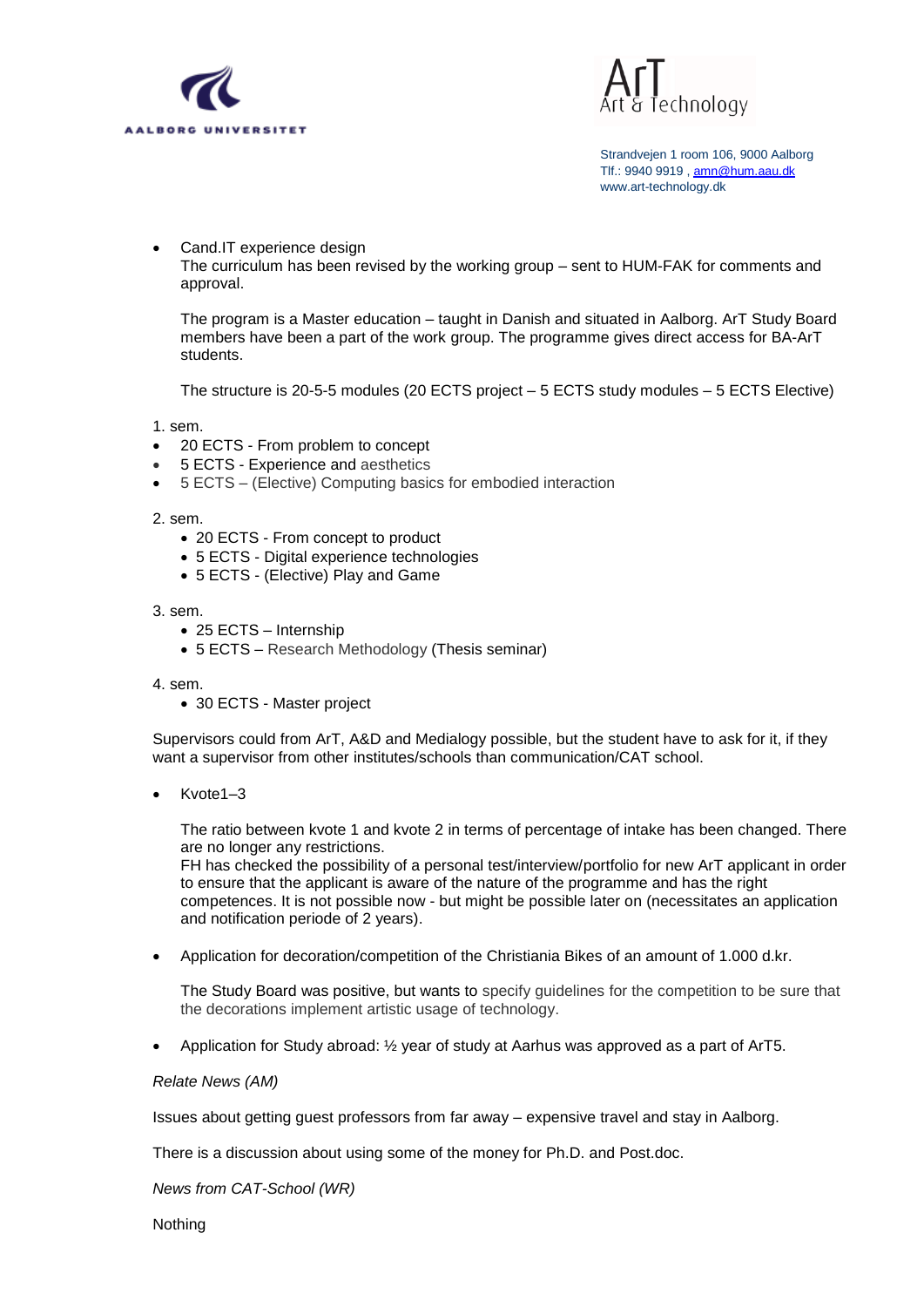



*News from Students Representative (SL)*

Nothing

*News from Study Counselors (SL/KWP)*

"Åbent Hus" 06.03.2013.

There will be 2 lectures by SL and KWP.

2 guided tours to Toldboden at 13 pm and 17 pm. Guide for the tour is FBP.

*News from Copenhagen (MS)*

Meeting with Rolf – positive about letting Art-student start at Medialogy, MA . MS contact Rolf for a written confirmation.

Suggest better video transmission when ArT Study Board is having this meetings – AN will book a room with video conference equiment.

#### 5. **FH as Head of CAT-school**

*Approval of recommendation.*

LMBJ was our representative at a CAT-school meeting that dealt with finding a new Head of CATschool.

Approved and sent to the Dean of HUM.FAK.

#### 6. **Spring semester:**

Study Guides ArT6.

There are still questions about Programming – will it be a part of the project is it that technology that has to be documented. - will technological questions be a part of the examination.

Missing course description.

Content in marketing must change next year from advertising to ArT a-like – we need to find new teachers.

The Study Guide is approved with these comments.

#### 7. **Semester Evaluation**

Report ArT2 – spring 2012, ArT1, ArT3 and ArT5 – fall 2012.

ArT5: The students have to be co-writers at the semester evaluation and sign the evaluation.

ArT2: Sensors and Actuators was a part of the workshop with Christian Liljendahl – no academic teaching/introduction to the course. They used Jesper (ArT lab) to help solving the technical issues. Conclusion: there should be a proper academic intro to sensor tehcnologies. Jesper could teach introductory courses.

Evaluation were approved – AN puts them at the web-page.

#### 8. **ArT website/logo** (decision)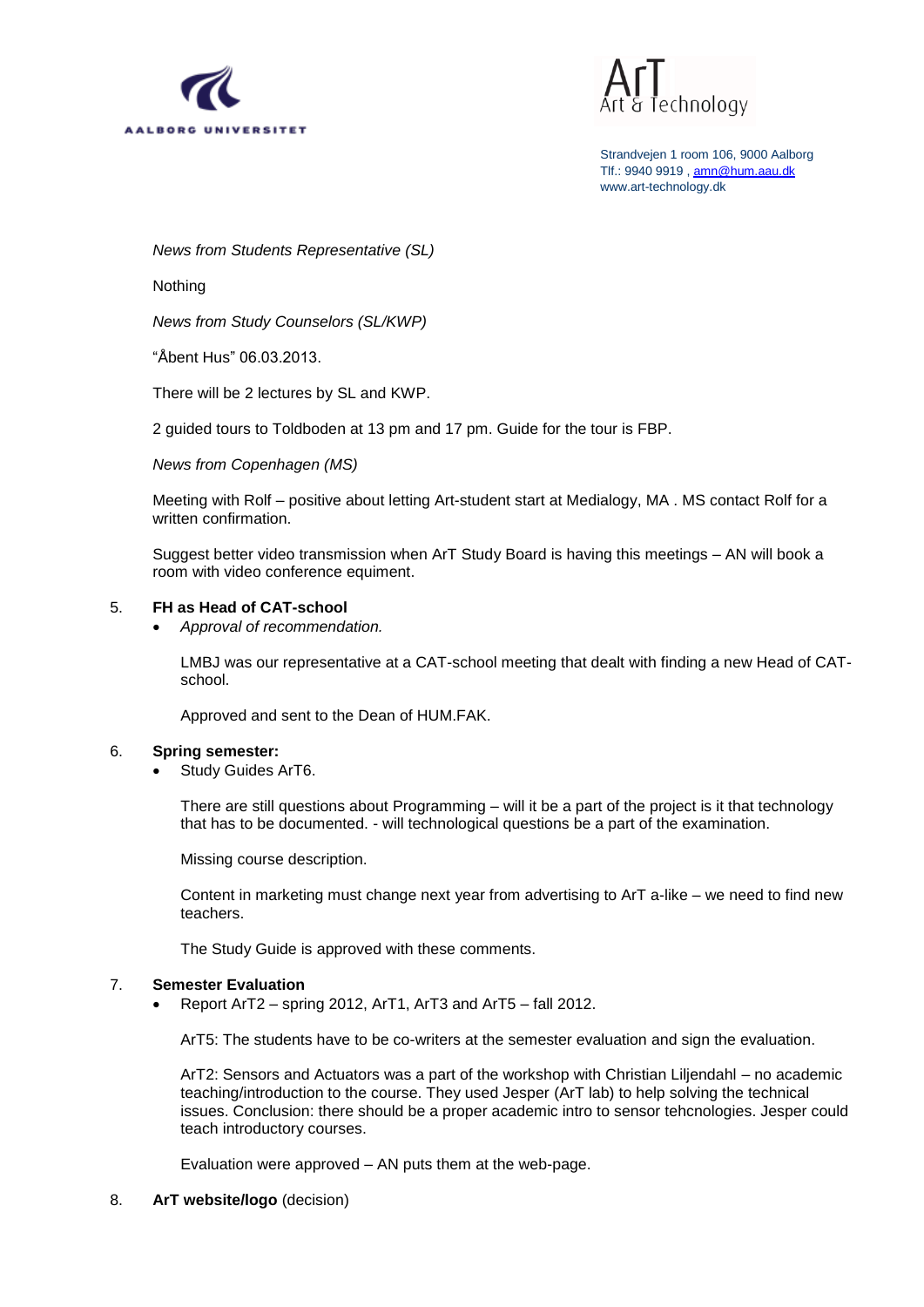



Website: No progress - the website task force has to get working and has to present solutions at the next study board meeting.

PR-plan:

WR wish to participate in the settled group.

KWP contact the group – LMBJ, Jakob Sabra, Ståle Stenslie, KWP

Alumne contact – according to accreditation this autumn it is necessary to document, that ArT is using the contact to former student. To know what they are doing after the bachelor and to use their experiences.

"Kandidatnet" at AAU is a way to contact former student.

Suggestion to us a former student at the RUS-trip in August.

The list "possible MASTERS for BA in ArT" – must be official – there might be further educations on the list. SL and KWP receive more information to end the list.

#### 9. **ArT dropout**

- ArT2 student interviews:
	- o Has it proven effective?
	- o Re thinking or fine tuning the strategy.

The dropout rate at ArT is to high- 30% - it should be only 15%. The study board has been discussed the issue for some time now. At the moment all students at ArT1/ArT2 are offered an interview with the coordinators. But neither students nor coordinators think it is worth the large workload, because most students are thriving with ArT. It must be an offer for those, who have issues. Furthermore, it is important that coordinators and supervisors spot and talk with the students who want to drop-out.

Proposal for a better start at  $1<sup>st</sup>$  semester (student experiences):

- The intro period is too long. The students need/wish to experience what it means to be an academic /university student (in terms of lectures, writing exercises,assignments etc.)
- Need action from day 1
- The lectures must be placed in the beginning/first half of the semester
- Writing assignments with feed-back
- Notice you are now at a University how do I get a profit out of it.
- Use former BA-Art students to guest lectures about their experience after ArT and as TA

#### 10. **Task forces**

- Revision of curriculum (cf. accreditation report)
- Accreditation application (fall 2013)

At the next meeting there will be settled a task force for the revision process of the curriculum for ArT in regard to the upcoming accreditation. FH and WR wish to support the group. Deadline for accreditation is December 2013 – hopefully, it is possible to reuse parts of the recent accreditation application. The description of competences needs to be structured better and the content needs to be less ambitious (see response form ACE 2012)

• Budget for lab-investment.

AM, Lars Knudsen, Lance Putnam and Jesper Thorup Nielsen are members of the ArT-Lab budget. MN will represent the student from now. There is a budget of 50.000 kr./year for the